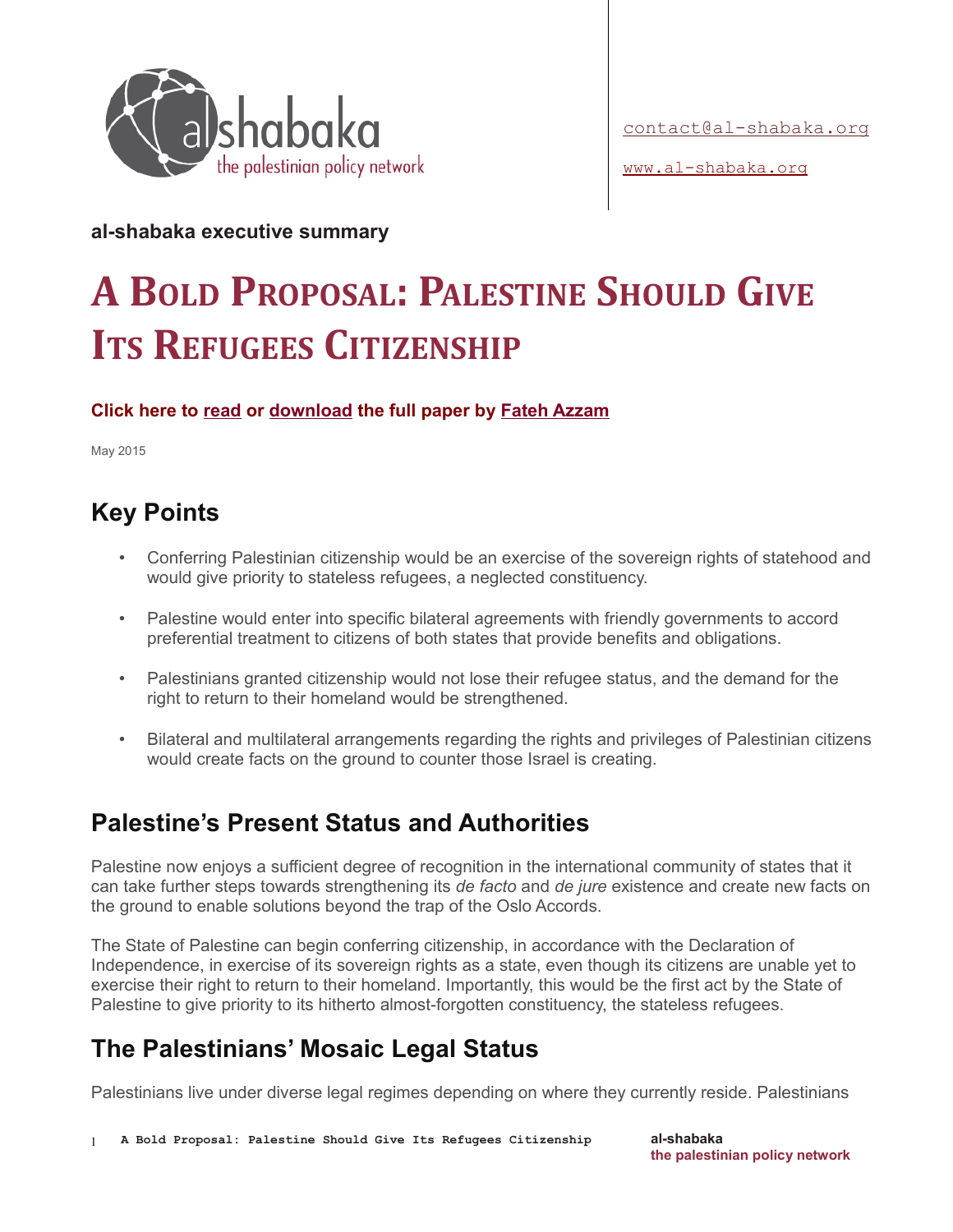

[contact@al-shabaka.org](mailto:contact@al-shabaka.org)

[www.al-shabaka.org](http://www.al-shabaka.org/)

under Israeli occupation continue to be stateless persons under international law. They are considered "permanent residents" by the Israeli occupation, which claims for itself the right to withdraw such residency at will - and does so on a regular basis.

The most vulnerable Palestinian refugees are in Syria and Lebanon, where they live under a mixed-bag set of rights and restrictions. In Egypt, they also remain stateless, and are subject to many restrictions in terms of the right to work, residence, education and other rights.

#### **Some Steps Toward Implementing Citizenship**

Before implementing a process of conferral of citizenship, Palestine must enter into specific bilateral agreements to establish reciprocal arrangements based on the recognition of Palestinians as nationals of a friendly state.

Such agreements could also open the way to the exercise of other rights, such as ownership of property or business and access to health care. The full gamut of mutual benefits and obligations can be put into play, including taxation and social insurance schemes for refugee-citizens.

#### **Citizenship, Refugee Law and the Right to Return**

Stateless Palestinians would be acquiring the nationality of their home country, Palestine, not of any host or foreign state and would therefore retain refugee status. The demand for exercising the right to return becomes even stronger when return is to a homeland of which one is a citizen.

The right to return is an individual right tied intricately to each individual and family's claim to return to a homeland and to specific homes and properties that were lost due to conflict and ethnic cleansing. It would not be up to the State of Palestine to compromise or negotiate the right to return away on their behalf without their express agreement. Each individual refugee has the right to decide whether to return or to accept compensation, or both.

## **Other Obstacles and Questions**

The political implications of a move by Palestine in this direction could be daunting in terms of Israeli, U.S. and Arab opposition. Ironically, it may be useful to start negotiating with supportive non-Arab countries to slowly build the international consensus necessary to create acceptance closer to home.

There are also political landmines on the internal Palestinian front, particularly given the weakening national consensus on the broader issues facing Palestinians. The idea of granting citizenship may very well facilitate reform of the PLO through a reorganization of its capacity to represent all Palestinians, including those in Diaspora.